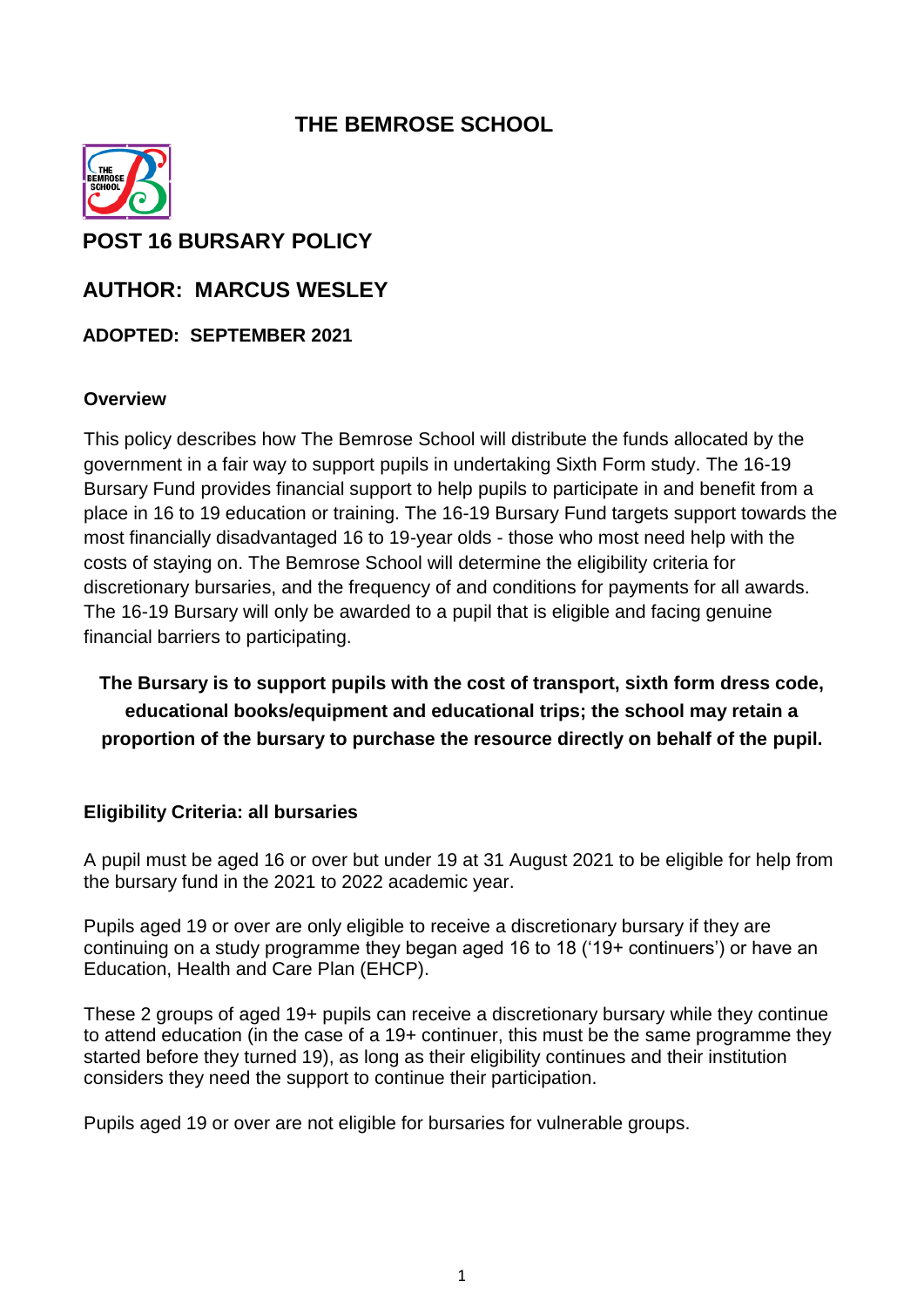## **Residency**

Pupils must meet the residency criteria in ESFA funding [regulations](https://www.gov.uk/government/publications/advice-funding-regulations-for-post-16-provision) (1) for post-16 provision.

### **Accompanied asylum seeking children (under 18 with an adult relative or partner)**

Accompanied asylum seeking children (those under 18 with an adult relative or partner) and those aged 18 and above are entitled to education, but not to public funds. As long as an accompanied asylum seeker has not had their application for asylum refused, in-kind pupil support such as books, equipment or a travel pass can be provided. No cash payments can be given to an applicant who is an asylum seeker unless they are an unaccompanied asylum-seeking child (UASC).

#### **Unaccompanied asylum-seeking children**

Unaccompanied asylum-seeking children do not receive cash support from the Home Office and are the responsibility of the local authority. They are treated as looked after children and are eligible for a bursary for vulnerable groups ('in care' group), where they have a financial need.

When these young people reach legal adulthood at age 18, immigration status will be considered. If the asylum claim is decided in their favour, they will receive the same support as a care leaver. As such, they continue to be eligible for a bursary as a pupil from a vulnerable group until they reach the upper age limit.

Where an asylum claim is not supported, the individual may not be able to stay legally in the UK. When asylum claims have been fully heard/the appeals process exhausted, an individual has no entitlement to public funds and bursary support will be withdrawn.

### **Types of Bursary**

There are two types of Bursary available:

**1.** Bursaries of up to £1,200 for all young people in the following nominated vulnerable groups:

- Pupil is in or recently left local authority care
- Pupil gets Income Support or Universal Credit because they're financially supporting themselves or financially supporting themselves and someone who is dependent on them and living with them such as a child or partner
- Pupil gets Disability Living Allowance (DLA) in their name and either Employment and Support Allowance (ESA) or Universal Credit
- Pupil gets Personal Independence Payment (PIP) in their name and either ESA or Universal Credit

Pupils may get the full amount if they have expenses and study full-time on a course of at least 30 weeks.

They'll usually get less than the full amount, or no bursary, if one of the following apply: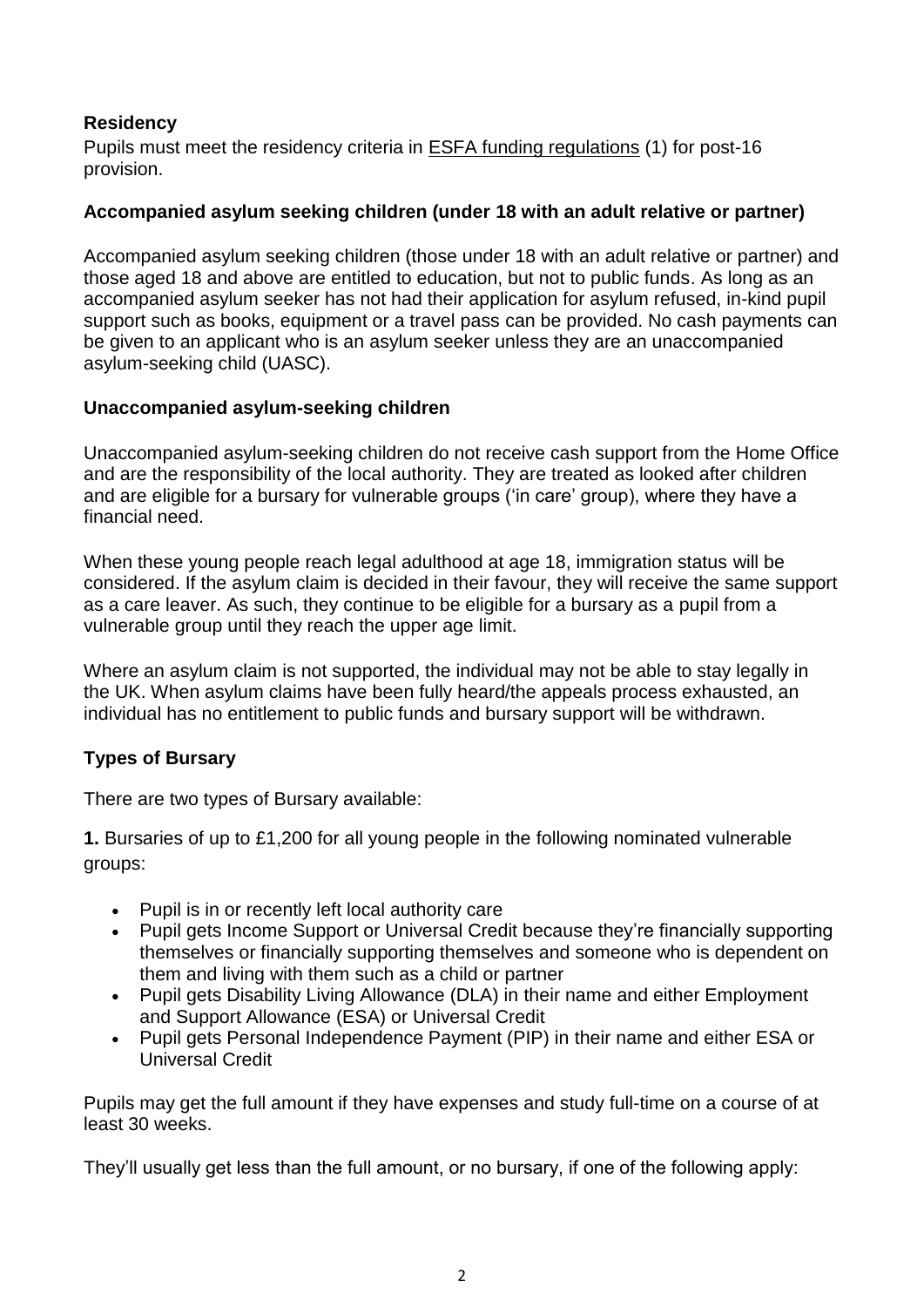- The course is shorter than 30 weeks (they will be paid on a pro-rata basis if this is the case)
- They study part time
- They have few expenses

Applicants will need to bring supporting evidence.

- For pupils who are in care or a care leaver, written confirmation from the local authority that looks after them or provides their leaving care services
- For pupils getting Income Support or Universal Credit, a copy of their Income Support or Universal Credit award notice (they must be entitled to the benefits in their own right). The evidence must confirm that they can be in further education or training. If they're getting Universal Credit their institution will also need to see either a tenancy agreement in their name, a child benefit receipt, children's birth certificates or a utility bill.
- For pupils getting Universal Credit (UC)/Employment and Support Allowance (ESA) and Disability Living Allowance and Personal Independence Payments, a copy of the UC claim that confirms which ESA group they've been placed in. They will also need to provide evidence that they're receiving Disability Living Allowance or Personal Independence Payment.

**2**. Discretionary bursaries to young people facing genuine financial difficulties which may affect their participation in education.

## **Acceptable reasons for Financial Support from The Discretionary Bursary**

The level of discretionary bursary support provided will be dependent on the costs pupils can demonstrate they incur through their Sixth Form study. Examples of costs would include (but are not limited to)-

- Travel to and from school, if your journey is not walkable (more than 2 miles or there is a genuine reason why a pupil cannot walk to school e.g a disability)
- Travel to Open Days
- Personal Protective Clothing or necessary clothing required for a course.
- Books, materials and equipment needed for a particular course (such as for art or other practical subjects)
- The cost of educational visits related to courses.

## **Application**

Pupils with a family income of less than £21,000 can apply for a discretionary award on the form provided. These forms require details of costs that a pupil faces and of family income. The pupil's family is defined as the combined income of those people with whom the pupil usually lives. Child tax credits and child elements from Universal Credit system are not included in this £21,000 threshold.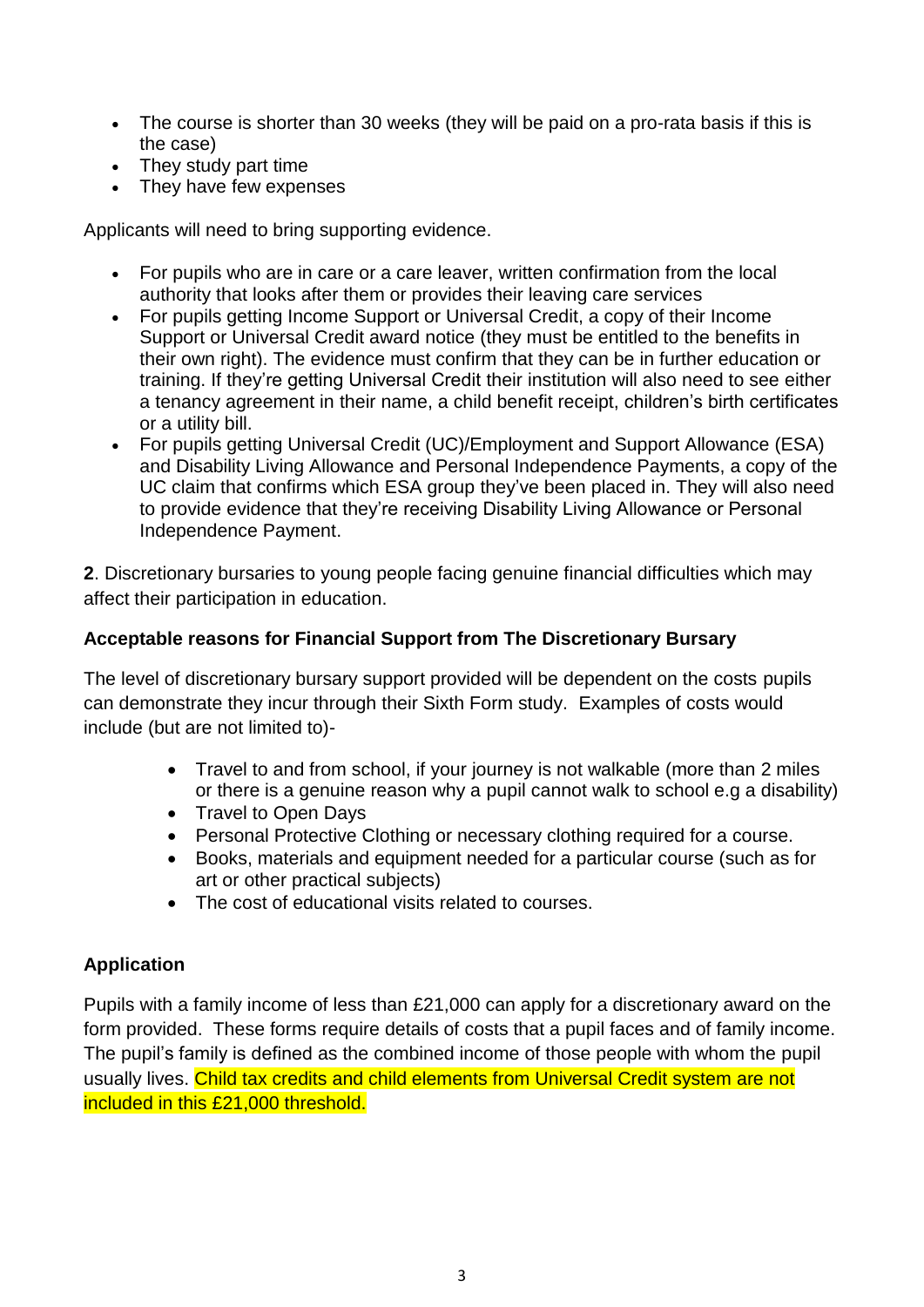If the pupil is in a monitored care arrangement and there is financial need, the £21,000 threshold will not apply. Any discretionary award in this case will need to be jointly agreed by the Executive Headteacher and Head of Post 16.

To best allocate funds, pupils will need to have submitted their application forms with supporting evidence by the end of September at the start of the school year. The school recognise that family and individual circumstances can change, therefore applications can be made at any point within the school year. Awards can be made if there is still funding available.

## **Assessment and evidence of entitlement**

The application form will be assessed by the Head of Post 16 and the level of payment decided. The application form requires certain proof of income and failure to provide this proof will usually result in the refusal of an award, details of each pupil's financial need should be broken down in the cost section of the form. The maximum award will be dependent on the individual circumstances of each applicant but will not exceed £800 and the total awards will not exceed the funding made available to the school in any one financial year. Should valid requests exceed the amount the school has then a scaling will be applied to awards. A checklist will be used to confirm every applicant's eligibility criteria.

## **Payment of bursaries**

Payments will be made by direct bank payment to the young person following the appropriate Derby City systems.

In some cases, 'in kind' payments may be more suitable; for example, transport passes for school buses, school trip payments, or equipment, such as scientific calculators, that the school is able to bulk buy and provide at lower prices. Pupils should return books and equipment at the end of their study programme to be used again by other pupils if these have been purchased 'in kind'. For example, if it is decided a graphical calculator or a laptop is necessary for the pupil to complete their study programme, the school may purchase this with bursary funds. However, the pupil should return the equipment to the institution once they have completed their study programme so it can be re-used by another pupil.

## **Conditions of payment**

Payment is conditional on good attendance including punctuality. Good attendance means that pupil's attendance is above 95%. All absences must be properly notified and authorised by the school. Monthly attendance will be reviewed on each occasion and if attendance for that month is 95% or above or overall attendance is at the expected standard then the attendance criteria has been met. If a pupil is following government guidelines and following the Covid-19 isolation procedures, then bursary awards will continue to be paid as long as work is being submitted to required deadlines and the pupil is engaging with any online lessons.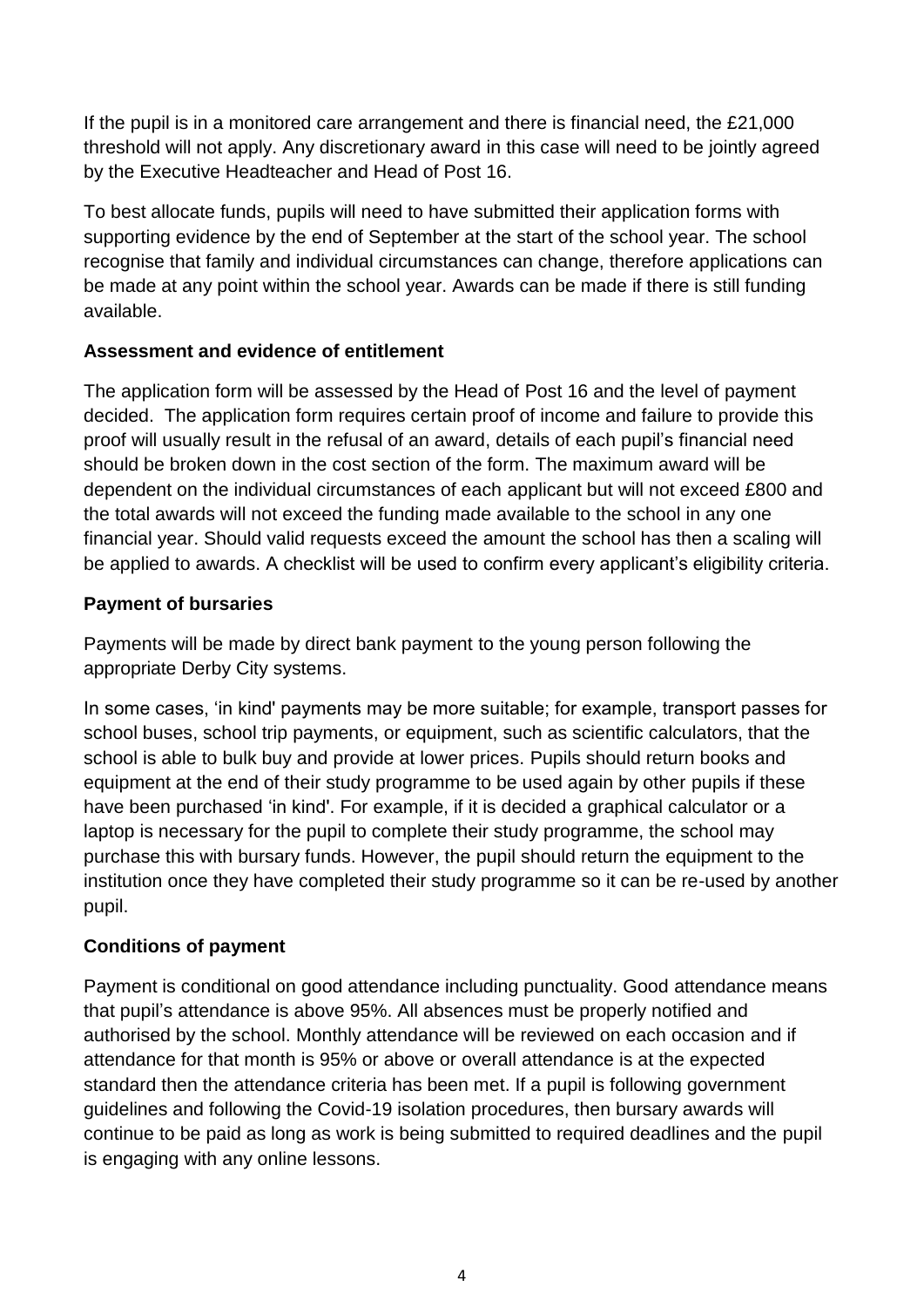Known absences (e.g. medical appointments, University visits etc.) should be notified to the Head of Post 16. Holidays during term time and prolonged medical absences will not be paid as the bursary is awarded to support participation in education.

Payment is also conditional of good approach to study. A good approach means that a pupil works consistently hard in class and endeavours to meet all independent study expectations and deadlines.

Behaviour in lessons, around the school and the local community in school hours are also conditions of payment and if concerns about a pupil's conduct are raised then bursary payments may be declined.

Where pupils have been absent for a period of 4 continuous weeks or more (excluding holidays, or if there is evidence that the pupil intends to return) and where pupils have made a decision to withdraw from a study programme bursary payments will be withdrawn. In rare instances, the school can take money back from pupils if they have not spent it for the reasons it was awarded to them. This will be done by withdrawing some money from future payments to repay this money. In these cases, the school will consider fully the impact of such an action on the individual pupil before taking a final decision to do so.

### **Decisions**

An appeal about any decision would be to the Executive Headteacher and then to the relevant governing body committee.

## **Audit**

All application forms including the decision made will be kept for the appropriate period and an audit trail will be maintained on the finance system. A record of bursary applications and awards (including the number, value, purpose, whether awarded or not, and a brief justification for the decision) will be maintained. The application process, how the pupil was assessed, how they made the decision to award the specific amount of bursary and the funds that they have issued to the pupil will be documented.

Hard or scanned copies of documentation will be retained for 6 years (records can be kept electronically). Examples of documentation include: For the bursary for vulnerable groups:

- a copy of the funding claim sent to SBSS
- evidence showing that the pupil is eligible, for example, a letter from DWP or the local authority or a copy of the pupil's online Universal Credit statement
- evidence of payments received from the SBSS, for example bank statements and remittance advices
- evidence of payments made to the pupil

For the discretionary bursary: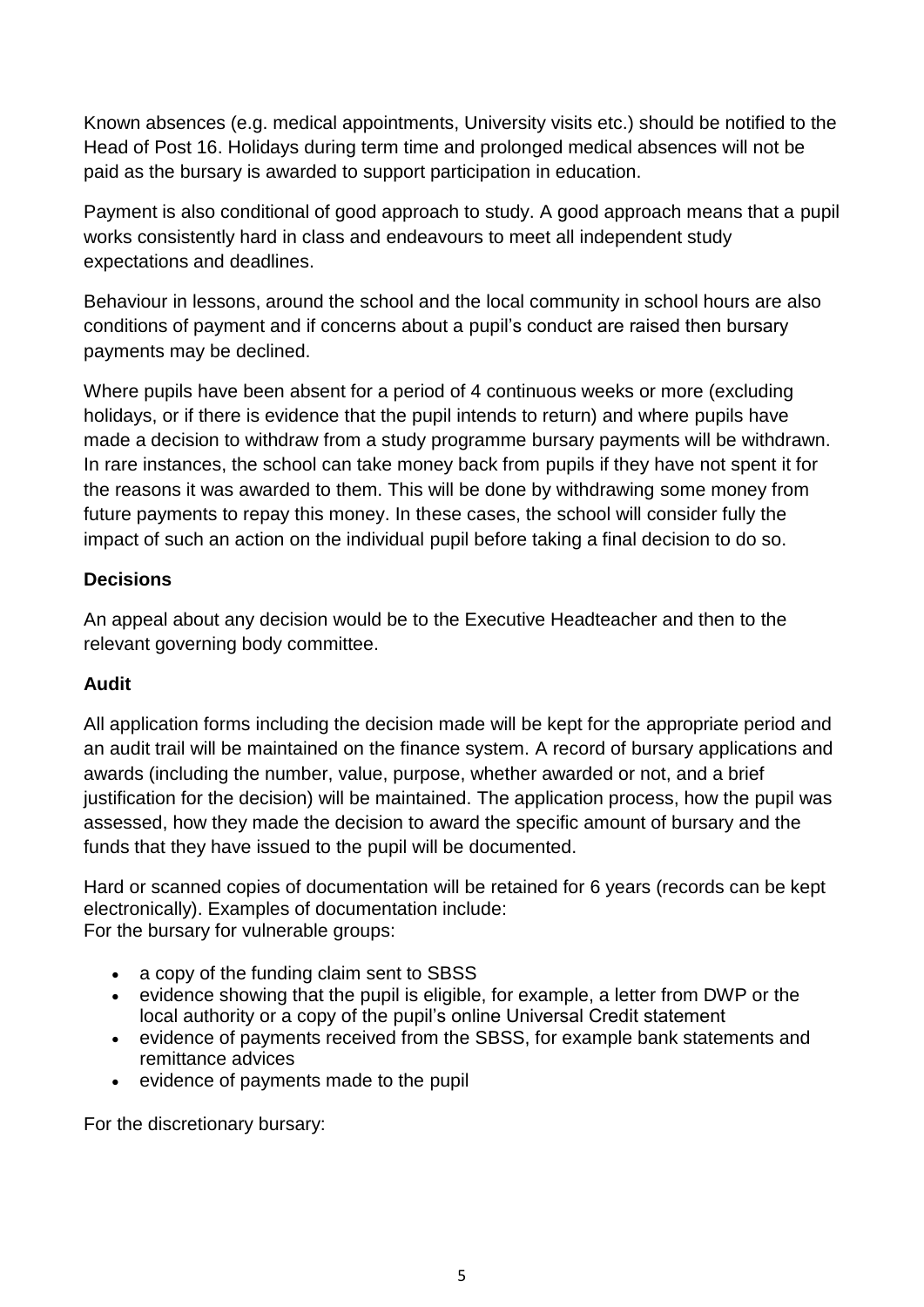- Evidence used to assess eligibility, such as a letter from DWP or evidence of household income, including any copies of online statements for Universal Credit.
- a copy of the pupil's individual assessment of actual financial need
- receipts for in-kind purchases made, for example, bus pass, lunch receipts or book receipts

### **Recycling bursaries for vulnerable groups funding**

If unused funding for bursaries for vulnerable groups during the academic year accrues. For example, if a pupil leaves early after only receiving part of their bursary or the school does not pay the full amount to a pupil because they did not meet the agreed conditions. These funds will be recycled and used to offset funding claims for other eligible pupils until 30 April 2020. For example, rather than claiming £1,200 for a newly identified pupil who meets the criteria for a bursary for vulnerable groups, the school may already have £700 that they claimed for a pupil who has now left. The school will recycle the £700 for the new pupil, claiming only £500 from the SBSS to give them the total amount of funding they need.

If the school holds enough funds to cover the costs of a bursary for vulnerable groups eligible pupil in full, the school will submit a funding claim form to the SBSS showing a zero amount.

The school will add any funding for bursaries for vulnerable groups they have claimed, but no longer need, for eligible pupils to their discretionary bursary allocation from 1 May 2022.

#### **Administration contribution**

The school will use up to 5% of the bursary allocation for administrative costs.

#### **Managing discretionary bursary underspends**

In the first instance unspent bursary funds will be pooled, we will then look to use this on funding additional activities especially around HE, purchasing literature and study resources for the bursary pupil cohort.

Any money left over we then consider if there is the capacity to top slice 5% to school funds for admin but only if the pot is not spent. If there are still funds available after an administration contribution, the school will carry unspent bursary funds over to the next academic year. Any funds that are carried forward will be used to support the next cohort of discretionary bursary pupils.

#### **Data Protection**

For the purposes of the Data Protection Act (DPA), the Department for Education is the data controller for any personal data that is given to the school. This personal data will be processed in accordance with the DPA, only used for the purpose(s) for which it is supplied to us and only shared with third parties where it is necessary for us to do so and the law allows it.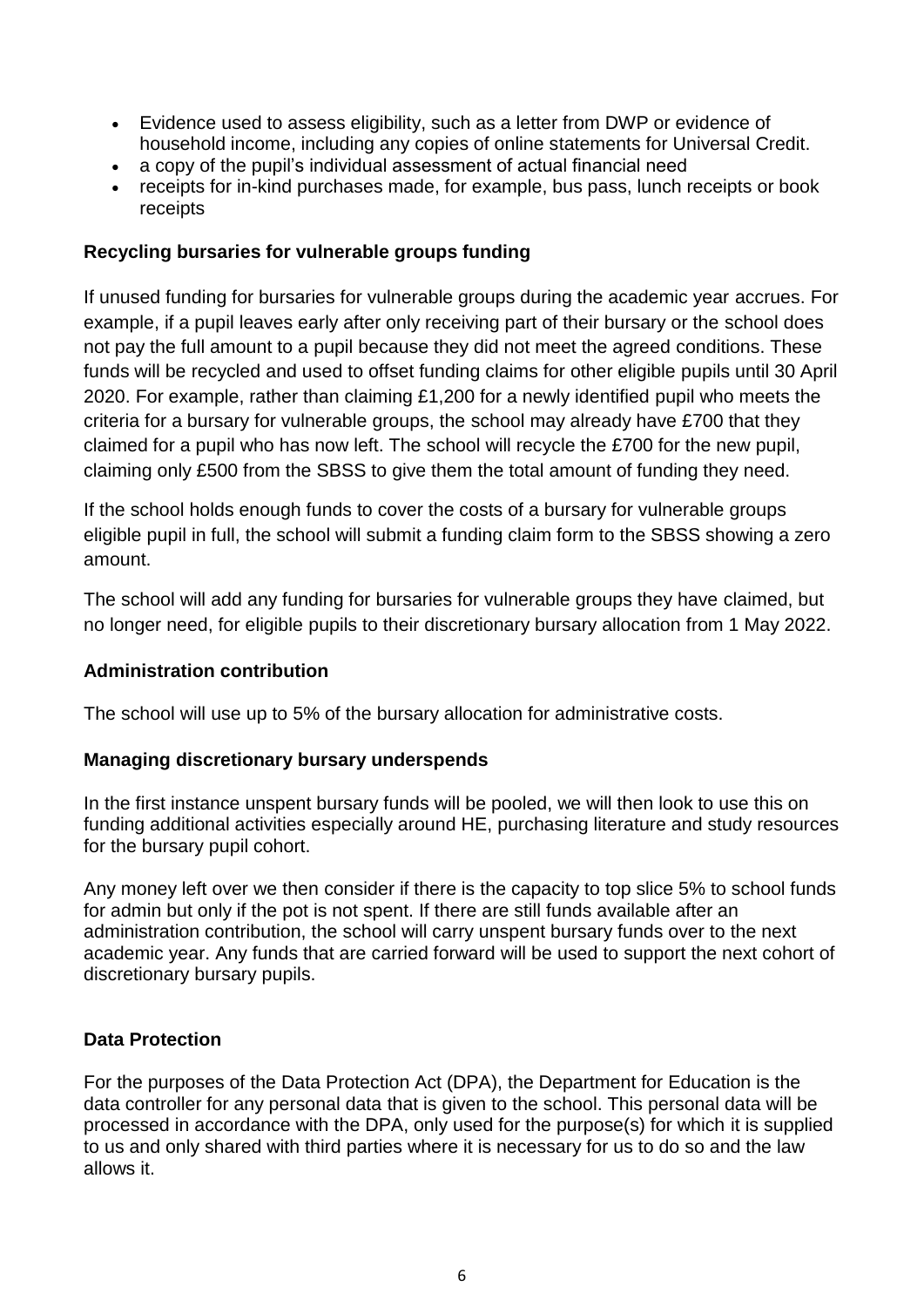### **Reference:**

**Residency Criteria (1)** [https://www.gov.uk/government/publications/advice-funding](https://www.gov.uk/government/publications/advice-funding-regulations-for-post-16-provision)[regulations-for-post-16-provision](https://www.gov.uk/government/publications/advice-funding-regulations-for-post-16-provision)

Further information on the bursary scheme can be found at <https://www.gov.uk/guidance/16-to-19-bursary-fund-guide-2021-to-2022-academic-year>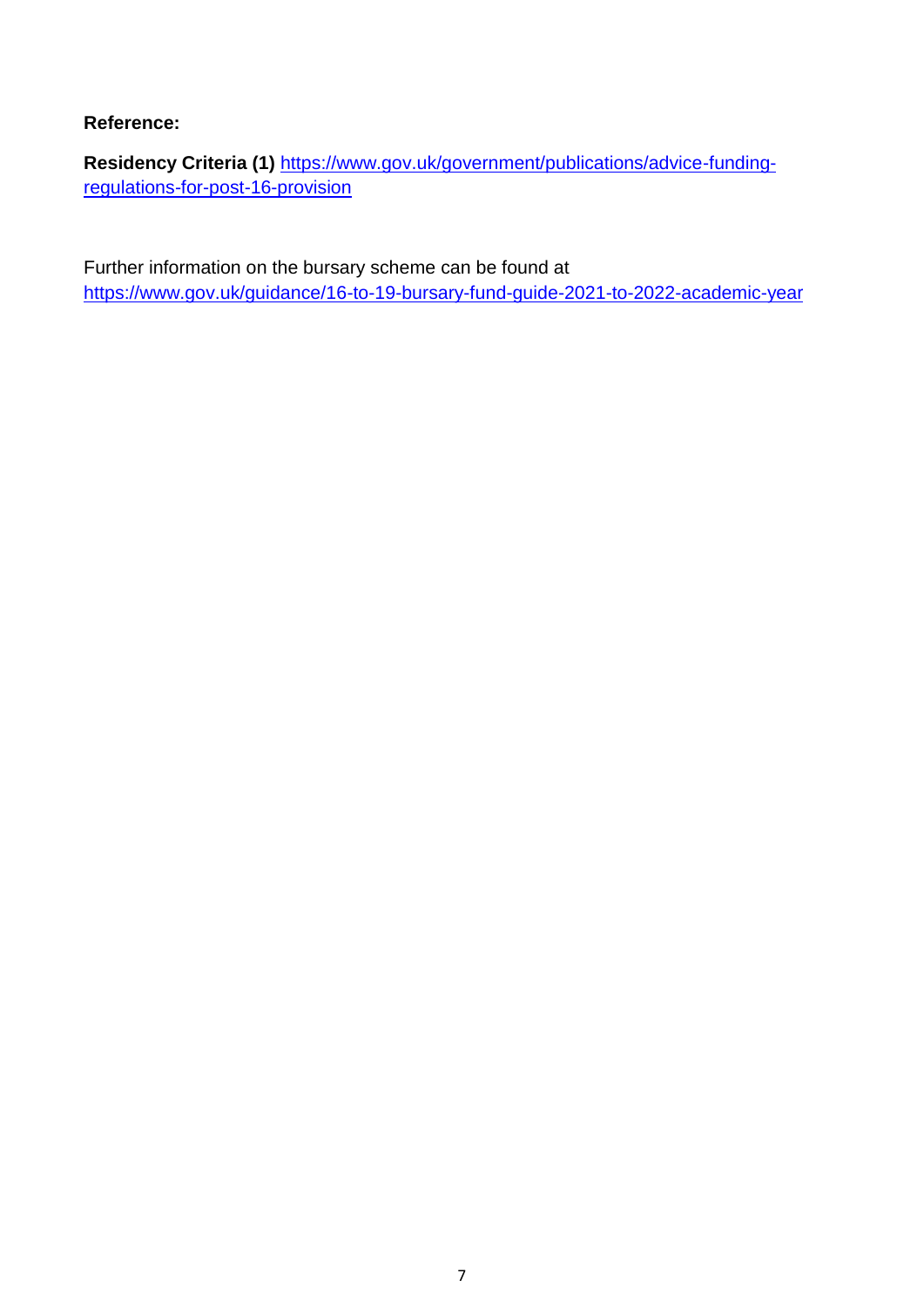Appendix 1

Information for pupils

## **16-19 Bursary-Information for Year 12 and 13 pupils**

## **What is the 16-19 Bursary Fund?**

The fund is made available from the government through its funding body – Education Funding Agency (EFA) for 16-19 year olds. It is designed to help to provide assistance to pupils whose access to, or completion of, education is inhibited by financial constraints or barriers.

**Award for Vulnerable Pupils:** Pupils aged at least 16 and under 19 years of age on 31/08/20 who are in care, are leaving care, are in **direct** receipt of Income Support (not a parent) or are disabled and in receipt of both Employment Support Allowance and Disability Living Allowance are entitled to an award of up to £1200. If you fall into this category, please see the Head of Post 16.

**Discretionary Award:** If the income of the home in which you live is below £21,000 you may apply for a discretionary award. You can apply for help with books, computer access, stationery, equipment, travel, trips. If you would like to apply, ask the Head of Post 16 for an application form. You then need to fill it in and attach any required evidence and then return it to the Head of Post 16.

### **Amount of Awards**

The amount of a discretionary award will depend on family income, individual circumstances and a pupil's choice of courses as certain options may include more costs. The maximum available to any one pupil in any one year will be £800, the amount available to the school in each year is limited.

## **When to Apply**

You should make your application by the last school day in September. You may wish to apply later in the year if your home circumstances change or you have expenses that you were not expecting, funds will be allocated if you qualify if they are still available in the bursary fund.

### **How the money is paid**

Money can **only** be paid into a bank account in your name. You will need to give these details on a separate application form. If the money is for a trip or for school books etc. the money will be transferred internally in school rather than paying you directly.

## **Year 13 pupils**

If you applied last year, you will need to reapply this year and provide up to date evidence of your need.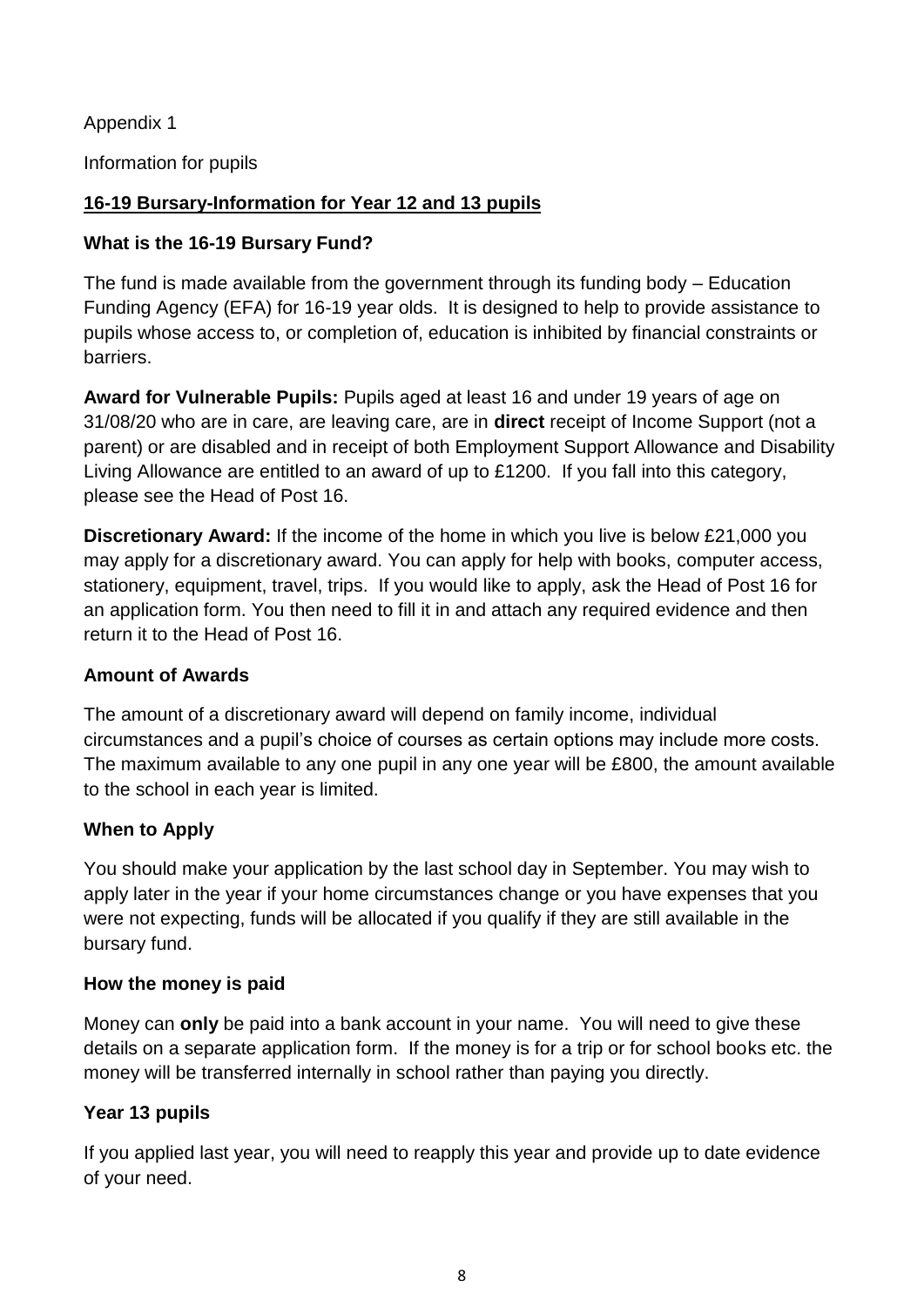# **Conditions of Payment**

Payment is conditional on good attendance, good punctuality and a good approach to study. Bursary payments can be withheld if these conditions are not met.

## **Application for the Post 16 Bursary 2021/22- Confidential**

| Part 1. Pupil details                                                                     |  |                                                                                               |                 |  |
|-------------------------------------------------------------------------------------------|--|-----------------------------------------------------------------------------------------------|-----------------|--|
| <b>First names</b>                                                                        |  | Surname/Family Name                                                                           |                 |  |
| Date of Birth                                                                             |  | Age on 31 August 2021                                                                         |                 |  |
| Home address                                                                              |  | Home telephone number                                                                         |                 |  |
|                                                                                           |  | Mobile telephone number                                                                       |                 |  |
| Postcode:                                                                                 |  | Email address (if you have one and use it regularly)                                          |                 |  |
| your course?                                                                              |  | Have you been resident in the UK and Islands for the whole of the three year period preceding |                 |  |
| Yes $\Box$ No $\Box$ If 'No', please give the date you moved to the UK.                   |  |                                                                                               |                 |  |
| Part 2. Parents' or guardians' details                                                    |  |                                                                                               |                 |  |
| Surname                                                                                   |  | Title and first name                                                                          |                 |  |
| Address (if different from above)                                                         |  | Contact telephone numbers:                                                                    |                 |  |
|                                                                                           |  | Parents' email address:                                                                       |                 |  |
| Postcode:                                                                                 |  |                                                                                               |                 |  |
| Part 3. Household details<br>Please state who you live with and their relationship to you |  |                                                                                               |                 |  |
| Name                                                                                      |  | Relationship to you e.g. mother, father,<br>brother, sister, partner etc                      | Age if under 16 |  |
|                                                                                           |  |                                                                                               |                 |  |
|                                                                                           |  |                                                                                               |                 |  |
|                                                                                           |  |                                                                                               |                 |  |
|                                                                                           |  |                                                                                               |                 |  |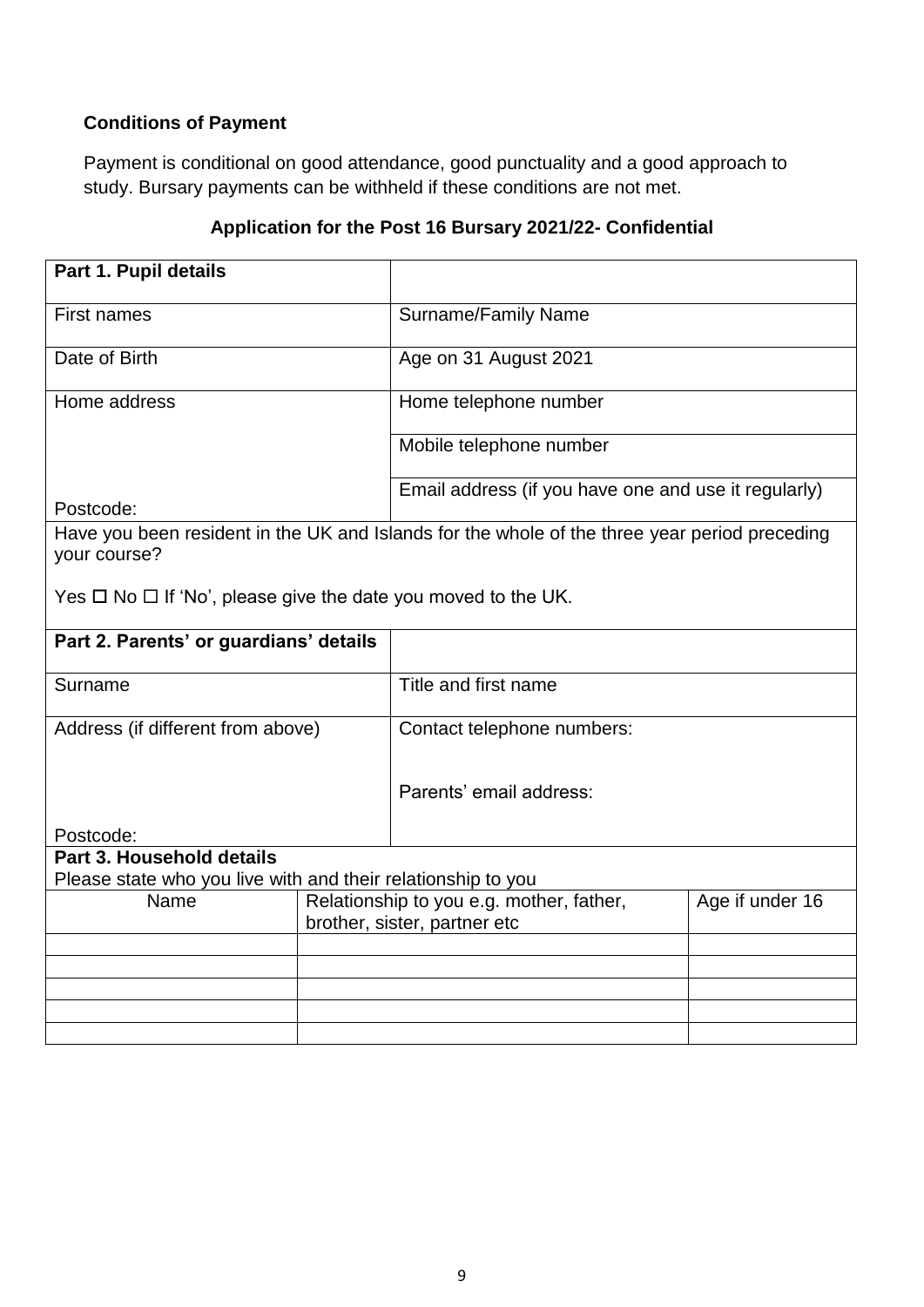| If any of the following circumstances apply to you (the pupil applying), please tick the<br>appropriate box:                                             |                                                                                                                        |               |                                                                                          |  |  |
|----------------------------------------------------------------------------------------------------------------------------------------------------------|------------------------------------------------------------------------------------------------------------------------|---------------|------------------------------------------------------------------------------------------|--|--|
| You are in receipt of Income Support or Universal Credit because you're financially supporting<br>yourself                                               |                                                                                                                        |               |                                                                                          |  |  |
| You're in or recently left local authority care<br>$\Box$                                                                                                |                                                                                                                        |               |                                                                                          |  |  |
| You get Personal Independence Payment (PIP) in your name and either ESA or Universal<br>Credit<br>$\mathsf{L}$                                           |                                                                                                                        |               |                                                                                          |  |  |
| You get Disability Living Allowance (DLA) in your name and either Employment and Support<br>Allowance (ESA) or Universal Credit<br>□                     |                                                                                                                        |               |                                                                                          |  |  |
| You have a combined household income of less than £21000<br>ΙI                                                                                           |                                                                                                                        |               |                                                                                          |  |  |
|                                                                                                                                                          | If you have a household income of less than £21,000                                                                    |               |                                                                                          |  |  |
|                                                                                                                                                          | What is your total household income?                                                                                   |               |                                                                                          |  |  |
|                                                                                                                                                          |                                                                                                                        |               |                                                                                          |  |  |
| column                                                                                                                                                   |                                                                                                                        |               | Part 4. Please indicate the help you require by detailing the amounts needed in the last |  |  |
| <b>Travel costs</b>                                                                                                                                      |                                                                                                                        | <b>Amount</b> | <u>Frequency (e.g. per week/</u><br>month)                                               |  |  |
| Sixth Form Dress code                                                                                                                                    |                                                                                                                        |               |                                                                                          |  |  |
| School meals                                                                                                                                             |                                                                                                                        |               |                                                                                          |  |  |
| <b>Books</b>                                                                                                                                             |                                                                                                                        |               |                                                                                          |  |  |
| Trips                                                                                                                                                    |                                                                                                                        |               |                                                                                          |  |  |
| Equipment                                                                                                                                                |                                                                                                                        |               |                                                                                          |  |  |
| Other (state reason/s)                                                                                                                                   |                                                                                                                        |               |                                                                                          |  |  |
| Part 5. Evidence required to support your application (this needs to evidence the total<br>household income value you have entered at the end of Part 3) |                                                                                                                        |               |                                                                                          |  |  |
|                                                                                                                                                          |                                                                                                                        |               |                                                                                          |  |  |
| Receipt of Income<br>Support by young<br>person                                                                                                          | An award letter which is less than three months old on the date of<br>application                                      |               |                                                                                          |  |  |
| Disabled young<br>person                                                                                                                                 | A letter setting out the receipt of Employment Support Allowance and also<br>in receipt of Disability Living Allowance |               |                                                                                          |  |  |